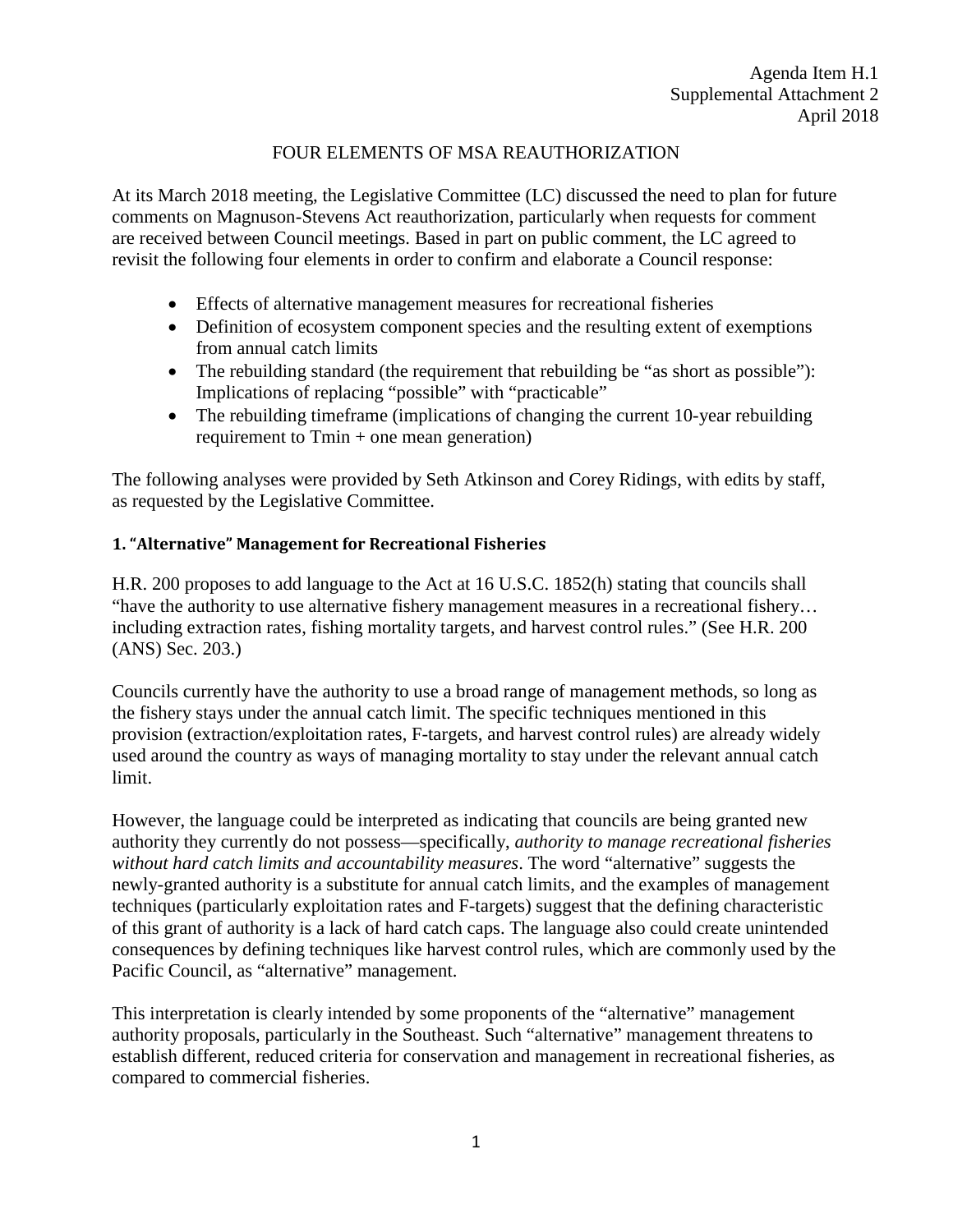The Huffman discussion draft includes a section on "alternative" management, as does S. 1520 as amended. The Huffman draft and S. 1520 as amended both remove the actual word "alternative." (Sec. 201; S. 1520 (ANS) Sec. 102(a)). The Huffman version also adds introductory framing language ("in implementing [] annual catch limits . . ."), and changes the operative verb (from "have the authority to use" to "consider,"). (See Huffman discussion draft Sec. 201.) S. 1520 adds a rule of construction stating that the National Standards and annual catch limit provisions have not been modified. (See S. 1520 (ANS) Sec. 301).

The redrafting of "alternative" management language in both bills is oriented around reducing the chances that it would be interpreted as granting a direct exemption from ACLs and accountability. However, they still would create a general level of confusion regarding the ACL and accountability structure in the Act.

### **2. The Ecosystem Component Species Exemption to ACLs**

Under the current National Standard 1 Guidelines, "ecosystem component species" are species that do not require conservation and management (determined via the framework at 50 C.F.R. 600.305) but that a council decides to include in a FMP for ecosystem management or monitoring reasons. Because ecosystem component species do not require conservation and management, ACLs are not required.

H.R. 200 defines ecosystem component species as either (1) a non-target, incidentally harvested stock that is "in a fishery," or (2) a non-target, incidentally harvested stock that is not subject to overfishing, depleted/overfished, or likely to become so. H.R. 200 then states that "ecosystem component species" do not require ACLs (H.R. 200 (ANS) Sec. 204(a)).

Under this definition, the "ecosystem component species" exemption would cover a potentially large set of stocks that currently have ACLs—roughly 80 percent of PFMC-managed stocks. The term "non-target" is difficult to apply in practice (target/non-target is more of a spectrum, rather than a binary distinction), but if applied liberally, this exemption could cover the vast majority of species in FMPs, likely resulting in an increase in overfishing in some regions.

This proposal uses terminology from the old (2009) version of the National Standard 1 Guidelines, which used a framework of "in the fishery"/ "out of the fishery" as a way of determining which stocks needed ACLs. That framework no longer exists in the regulations, and amending the statute to add an explicit reference to it would create a substantial amount of confusion.

The Huffman discussion draft also addresses "ecosystem component species," defining them as stocks that do not require "conservation and management." This reflects the current National Standard Guidelines and the "conservation and management" framework located there, and would not be expected to result in any significant changes on the water. The main function of the Huffman version of "ecosystem component species" would be to integrate the National Standard Guidelines with the statute more thoroughly, and to reinforce the conservation and management framework.<sup>[1](#page-1-0)</sup>

<span id="page-1-0"></span> $1$  NRDC and the Ocean Conservancy have recommend that the Pacific Council clarify that the H.R. 200 version of the ecosystem component species exemption is not necessary or useful and would create substantial confusion, and explain the difference between the H.R. 200 version and the Huffman version, particularly in that the latter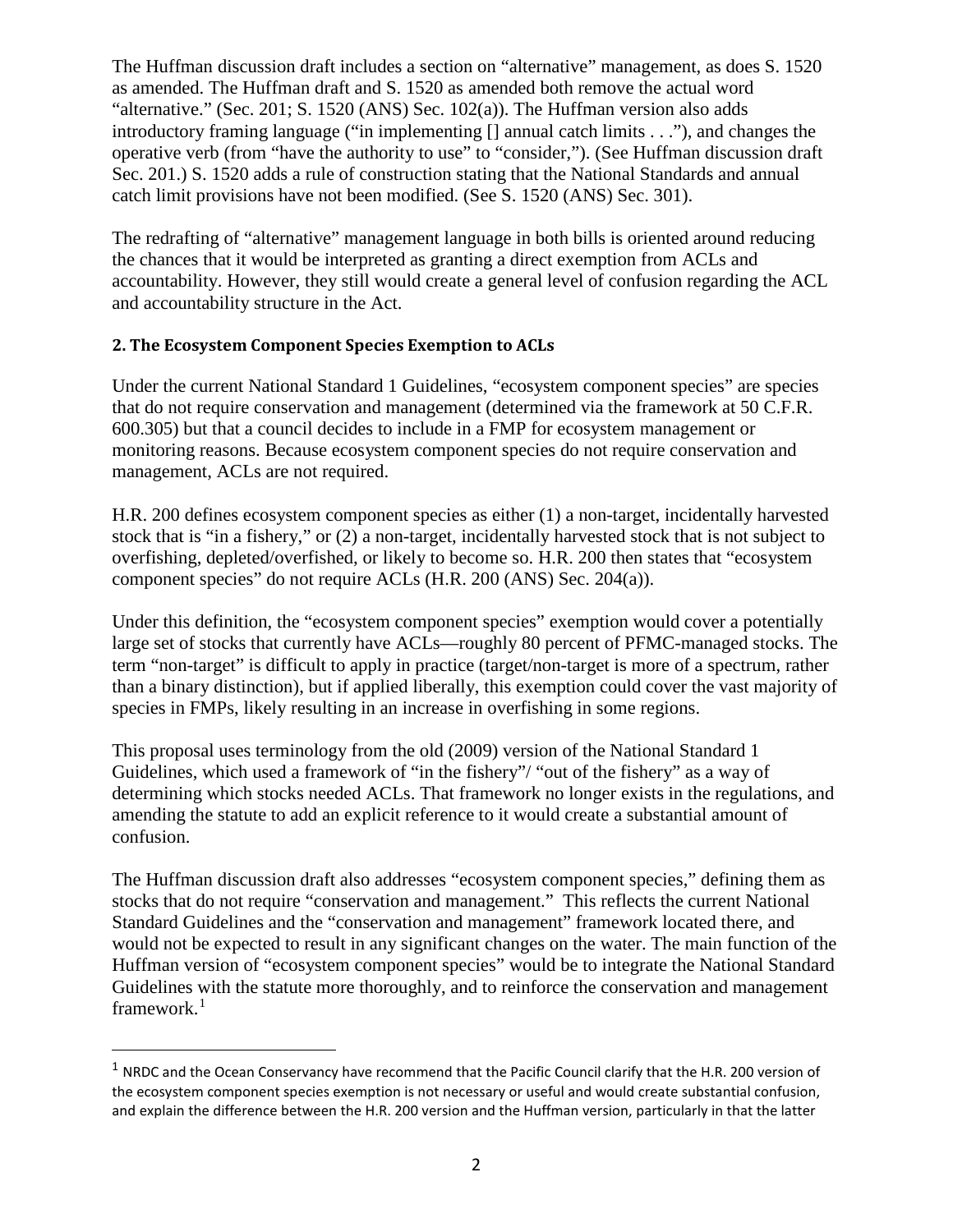#### **3. The Rebuilding Standard**

The Magnuson-Stevens Act (Section 304, 16 U.S.C. 1854) currently states:

#### (e) REBUILDING OVERFISHED FISHERIES.—

. . .

(4) For a fishery that is overfished, any fishery management plan, amendment, or proposed regulations . . . shall—

(A) specify a time period for rebuilding the fishery that shall—

(i) **be as short as possible**, **taking into account** the status and biology of any overfished stocks of fish, **the needs of fishing communities**, recommendations by international organizations in which the United States participates, and the interaction of the overfished stock of fish within the marine ecosystem; and

(ii) **not exceed 10 years, except in cases where the biology of the stock of fish**, other environmental conditions, or management measures under an international agreement in which the United States participates **dictate otherwise**;



This is the "rebuilding standard"

 $\overline{a}$ 

does not create a sweeping ACL exemption and is consistent with the current National Standard Guidelines. This is consistent with the Council's previous statements on the topic; in its recent letters to Sen. Cantwell and Rep. Schrader, the Council noted the confusing wording in H.R. 200, and in its letter dated April 18, 2017, the Council noted that the National Standard Guidelines already "address ACL exceptions for ecosystem component species."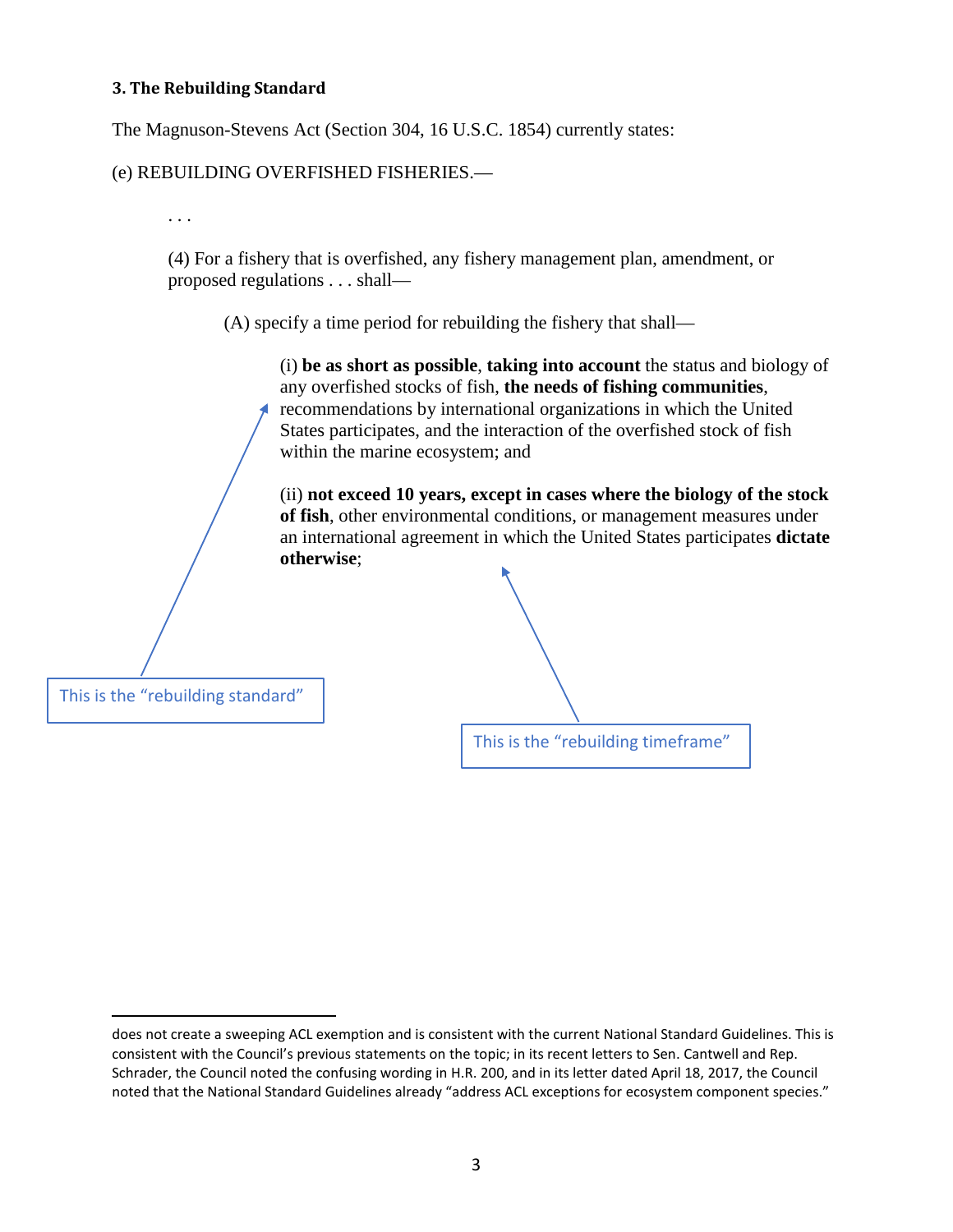# **Requirements of the "As Short as Possible" Rebuilding Standard**

As interpreted by the courts, the "as short as possible" rebuilding standard requires two things. First, it requires the Council to justify its choice of Ttarget in terms of the economic needs of fishing communities. Second, at least in some situations, it may prohibit the Council from increasing the harvest rate on a rebuilding stock when new scientific information finds that stock to be farther from rebuilding than previously believed.

## *Justifying the Council's Choice of Ttarget in Terms of Economic Needs*

The first general requirement of rebuilding "as short as possible" is that to the extent the Council sets Ttarget above Tmin (the no fishing level), it must explain why this is necessary to avoid economic disaster for fishing communities.<sup>[2](#page-3-0)</sup>

Much has been made of the "disaster" language, with many arguments over whether that is the right concept to use. Those arguments may not be necessary, though, because as a practical matter the Council's harvest specifications process is fairly robust:

- the Council collects and analyzes a large amount of economic data during its harvest specs process, and this information is made publicly available in the EIS/EA as well as briefing book documents;
- the Council has good practices around choosing moderate Ttarget values (i.e., not just setting Ttarget = Tmax), so the resulting SPR harvest level represents an active tradeoff between conservation and fishing opportunity; and
- the Council's EIS/EA routinely analyzes higher and lower catch options that are not ultimately selected, which provides points of contrast to illustrate the economic effects of the preferred alternative.

Additionally, judicial review of the Council's choice of Ttarget/SPR harvest rate takes place in the context of agency deference, meaning that the Council's choice has to be well outside the permissible range before a court will find that it violates the "as short as possible" requirement.

So the Council's normal operations—selecting a moderate tradeoff point between conservation and economic opportunity, and explaining the effects of that tradeoff with data and analysis generally result in rebuilding decisions that are believed by many to satisfy the "as short as possible" requirement.

### *Not Increasing the Harvest Rate when a Stock Is Further from Rebuilding than Expected*

The "as short as possible" language also may prevent the Council from increasing the harvest rate on a rebuilding stock, when new scientific information finds that stock to be farther from rebuilding than previously believed.<sup>[3](#page-3-1)</sup>

<span id="page-3-0"></span> <sup>2</sup> See, e.g., NRDC v. NMFS, 421 F.3d 872, 880 (9th Cir. 2005).

<span id="page-3-1"></span><sup>3</sup> See, e.g., id. at 881.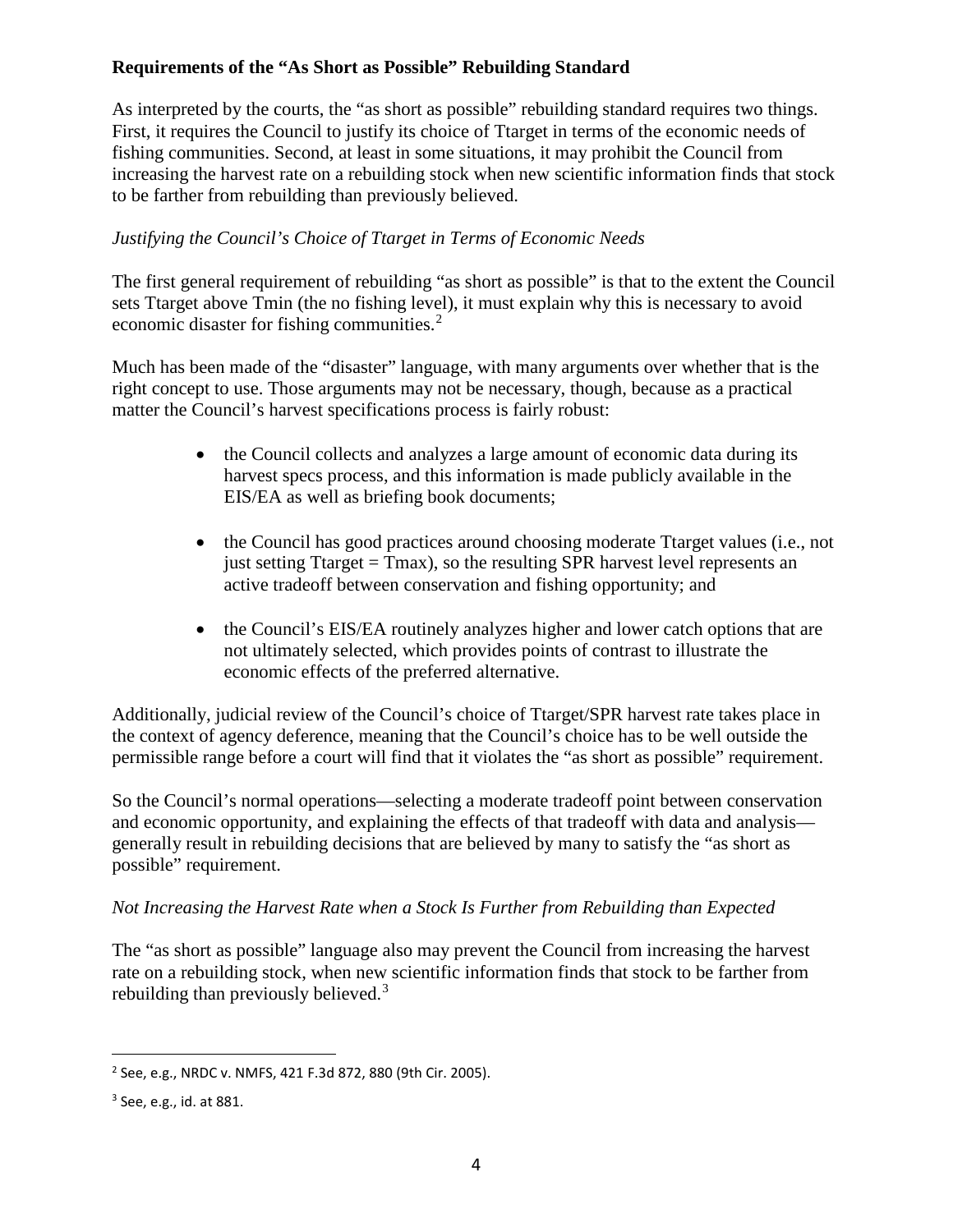Essentially this can be thought of as a specific instance of the first requirement—because when a new assessment finds a stock to be farther from rebuilding than previously believed, the tradeoff tilts in favor of conservation, and the Council may not be able to justify an increase to the harvest rate.

There is some uncertainty around how this applies. It appears to be the case that if, under the new stock assessment, the allowable catch (using the existing harvest rate) would increase, then the "as short as possible" language may preclude any raising of the harvest rate. But if, under the new stock assessment, the allowable catch (using the existing harvest rate) would decrease, then it is less clear whether an attempt to raise the harvest rate would be precluded by the "as short as possible" language.

### **Examples of the "As Short As Possible" Standard in Council Rebuilding Decisions**

The first situation described below—yelloweye rockfish in the current specs cycle—is fairly typical, and illustrates the way the Council's normal harvest specs process fits within the "as short as possible" standard. The second situation—canary rockfish in 2013-14—is unusual in that the "as short as possible" standard may actually have operated to limit the Council's discretion.

### *Yelloweye Rockfish 2019-20 Harvest Specs*

Yelloweye rockfish received a new benchmark assessment in 2017, which concluded the stock has a higher biomass and a higher steepness value than previously believed. This resulted in a change to rebuilding times, making rebuilding faster under any given harvest rate (i.e., Tmin and Tmax move inward). Given this more optimistic, or ahead-of-schedule outlook, the Council has a choice of whether and how to revise the yelloweye SPR harvest rate and corresponding Ttarget.

The status quo harvest rate in the rebuilding plan is 76% SPR. Keeping this harvest rate would result in a 29 mt ACL in 2019, and a 30 mt ACL in 2020. This harvest rate would correspond to a Ttarget of 2027 (meaning the median likelihood of rebuilding under a harvest rate of 76% SPR is in 2027). The Council is considering alternatives with somewhat increased harvest rates, at 70% SPR and 65% SPR, which correspond to Ttarget dates of 2028 and 2029, respectively, and produce higher ACLs.

As NMFS stated in its Supplemental NMFS Report 2 under Agenda Item H.7.a in the March 2018 briefing book, "Any changes to the rebuilding plan will need to address why circumstances have changed such that a change to the current default harvest control rule is now warranted." This is accurate, and is simply a reflection of the requirement noted above that the Council must justify its choice of Ttarget and SPR harvest rate in terms of the balance between conservation and economic needs.

The NMFS report continues, stating that "Improved stock status is not sufficient to support a higher harvest rate." The idea here is that if a new assessment finds a stock to be essentially similar to the previous understanding of the stock (meaning things like productivity, unfished biomass level, etc. are similar to their values in the prior assessment), and rebuilding is simply chugging along (meaning there is a higher Bcurrent this time around but the increase is due mainly to the passage of time, rather than to a revision of our understanding of the stock), then there is not necessarily any reason to choose a new SPR harvest rate and Ttarget. The harvest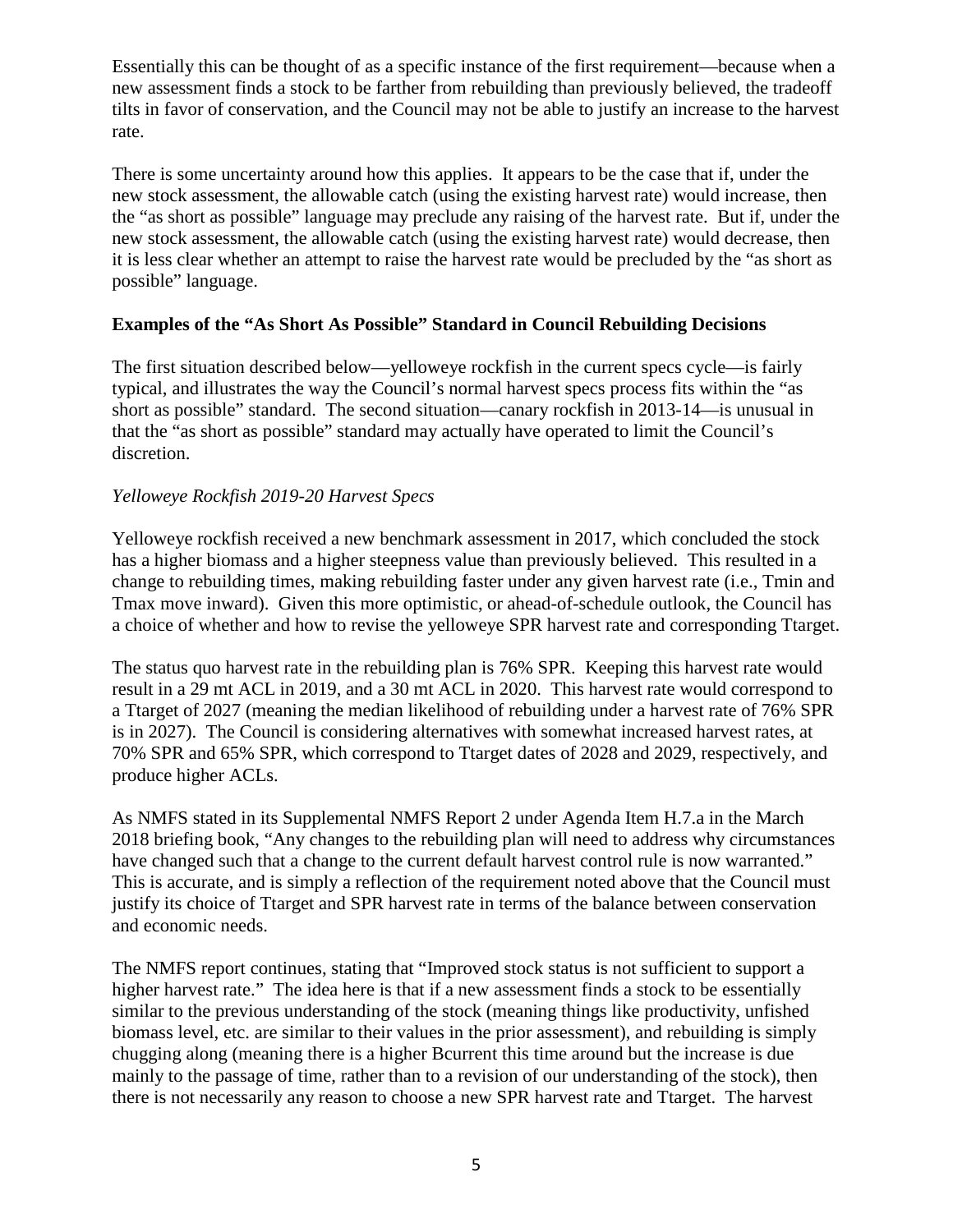rate and Ttarget chosen last time around should still represent a reasonable tradeoff that meets the "as short as possible" standard. In this situation, it could be questionable to increase the harvest rate, because that could mean shifting the balance toward economic needs and away from conservation with no new justification.[4](#page-5-0)

While the above statement is accurate, yelloweye in the 2019-20 specs cycle presents a slightly different situation, because the new stock assessment shows a changed understanding of the stock—with a shorter distance remaining to rebuild than would have been expected based on the prior assessment. In other words, we are closer to rebuilding because of the passage of time since the last assessment, but also because we have shifted to a more optimistic state of nature. In this situation, the balance between conservation and economic needs has changed somewhat, and the Council should be able to justify its choice of a SPR harvest rate and Ttarget based on the new situation.<sup>[5](#page-5-1)</sup>

This is a good example of how the Council's routine procedures with rebuilding and the harvest specifications cycle tend to fit naturally within the "as short as possible" legal requirement.

### *Canary Rockfish 2013-14 Harvest Specs*

This is the example that many people recall, when they think about the "as short as possible" rebuilding standard affecting Council decision-making.

In the 2013-14 groundfish harvest specifications process, canary rockfish received a new stock assessment. The new assessment found Bcurrent had increased somewhat, while Bzero was significantly larger than previously believed, and there were no major changes in productivity. The net result was a similar depletion level from what was previously believed (23.2%), but a longer time to rebuild at any given harvest rate (i.e., both Tmin and Tmax moved outward). The Council had to decide what harvest rate—and correspondingly what Ttarget—to use for canary, starting in the 2013-14 specs.

Because Bcurrent was larger than the previous year, the status quo harvest rate of 88.7% SPR applied to current biomass resulted in an increased ACL for 2013 of 116 mt (compared to 107 mt in the previous year). This harvest rate corresponded to a Ttarget of 2030, which was a slight increase from the old Ttarget of 2027.

In public comment, industry requested a more aggressive harvest rate (85.9% SPR) for canary, which would have yielded a higher ACL for 2013 (147 mt), while still corresponding to the same Ttarget year of 2030 (the difference being this harvest rate would have rebuilt at the end of 2030 rather at the beginning of that year).

<span id="page-5-0"></span><sup>&</sup>lt;sup>4</sup> Recall, however, that the status of the stock is only one side of the equation; if the economic needs of fishing communities have changed in the intervening time, then the Council may be able to justify a new SPR harvest rate even if no changes have occurred on the conservation side.

<span id="page-5-1"></span><sup>&</sup>lt;sup>5</sup> Note that the questions of what constitutes a new rebuilding plan, what the start year is for new rebuilding plans, and whether the 10-year requirement applies, are separate from the above discussion. All of those questions pertain to the rebuilding timeframe (and potentially the "adequate progress" portion of the statute), not the rebuilding standard.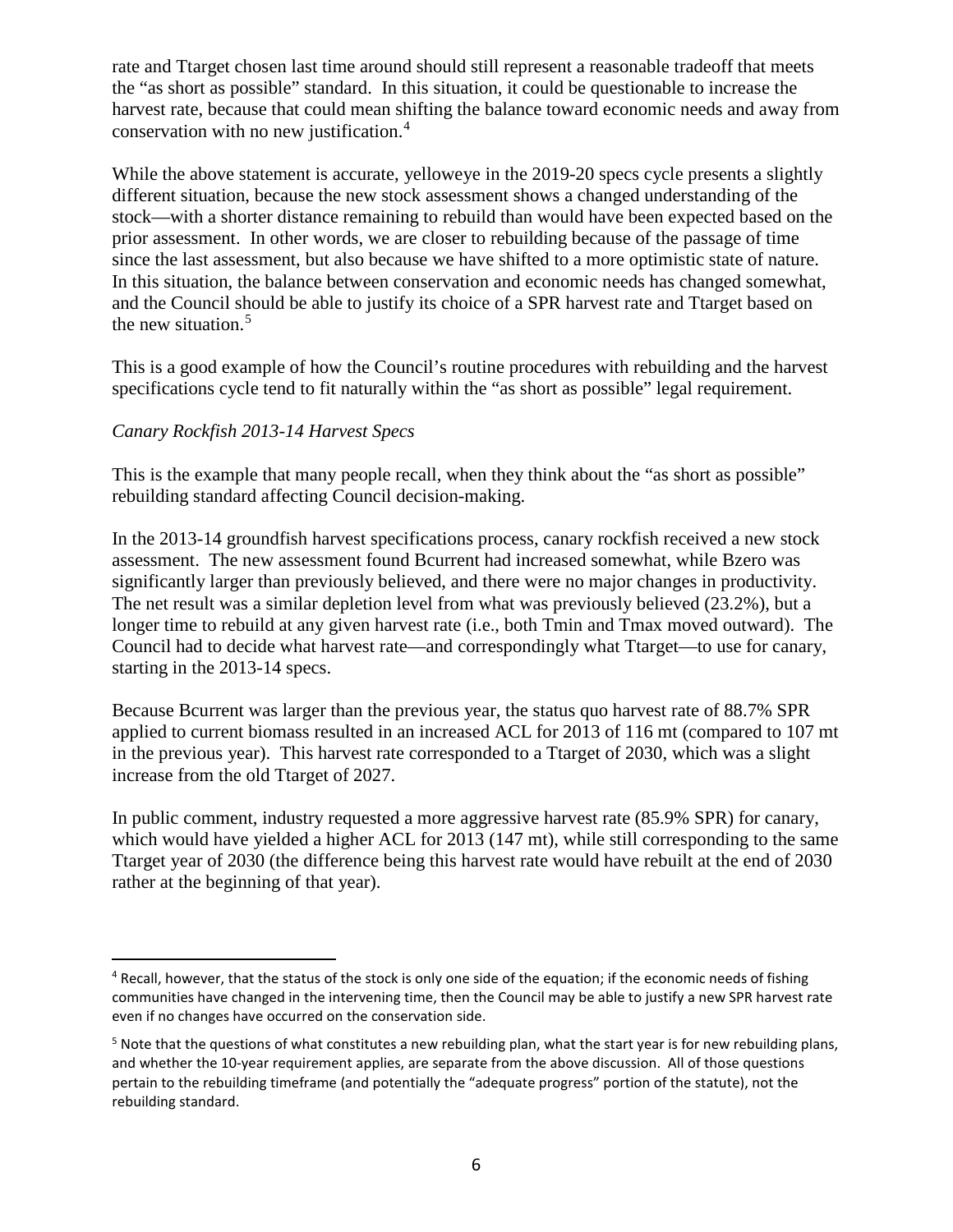In this case the "as short as possible" language may have become a limiting factor, because the stock was farther from rebuilding than previously believed and the Councils was considering increasing the harvest rate. Essentially the balance between conservation and economic needs had shifted away from conservation, based on the new stock assessment, making it questionable for the Council to push it yet further in that direction.

In the end (and in part due to input from NOAA General Counsel) the Council decided to maintain the status quo harvest rate, which already allowed for a modest increase in the ACL, and the 2013-14 specs did not run into a problem. If the Council had chosen a more aggressive harvest rate, it is possible that the "as short as possible" language might have prevented that choice.

### *The Implications of Changing the Rebuilding Standard to "As Short As Practicable"*

Legislative proposals to change the relevant language to "as short as practicable" would directly affect the rebuilding standard. The term "practicable" is widely understood to indicate a weaker requirement than the term "possible," and its use elsewhere in the Magnuson-Stevens Act  $6$  is consistent with this understanding. So as a general matter, changing the rebuilding language to "as short as practicable" would weaken the standard for rebuilding.

More specifically, the effect of changing the rebuilding standard to "as short as practicable" would be to weaken or remove the existing requirements to justify a choice of Ttarget / SPR harvest rate in terms of the economic needs of fishing communities, and to not increase the harvest rate on stocks that are found to be farther from rebuilding than previously believed.

There are several councils whose current rebuilding practices would more comfortably fit within the "practicable" standard. For example, councils that routinely set Ttarget = Tmax with no particular justification,<sup>[7](#page-6-1)</sup> or try to set rebuilding plans in which Frebuild is actually more aggressive than 0.75Fmsy<sup>[8](#page-6-2)</sup>—these practices may be more consistent with a "practicable" rebuilding standard.

### **4. The Rebuilding Timeline**

The MSA currently requires overfished stocks to be rebuilt within 10 years, unless the biology of the stock of fish, other environmental conditions, or management measures under an international agreement in which the United States participates dictate otherwise (16 U.S.C.  $1854(e)(4)(A)(ii)$ . A number of legislative proposals would change this timeframe.

The Huffman discussion draft and S. 1520 (as amended) would replace the 10-year timeframe with the formula currently located in the National Standard 1 Guidelines—*the minimum time for* 

<span id="page-6-0"></span><sup>&</sup>lt;sup>6</sup> The requirements to manage a stock as a single unit (National Standard 3), consider efficiency (National Standard 5), minimize costs (National Standard 7), minimize adverse effects on fishing communities (National Standard 8), minimize bycatch (National Standard 9), protect human life at sea (National Standard 10), and protect Essential Fish Habitat all use the term "practicable."

<span id="page-6-1"></span><sup>7</sup> See, e.g., Greater Amberjack Rebuilding Plan Proposed Rule, 82 Fed. Reg. 55,074 (Nov. 20, 2017) (setting Ttarget equal to Tmax because doing otherwise would have "greater negative socio-economic impacts on fishing communities," and providing no further explanation).

<span id="page-6-2"></span> $8$  As seen in some of the past New England groundfish rebuilding plans.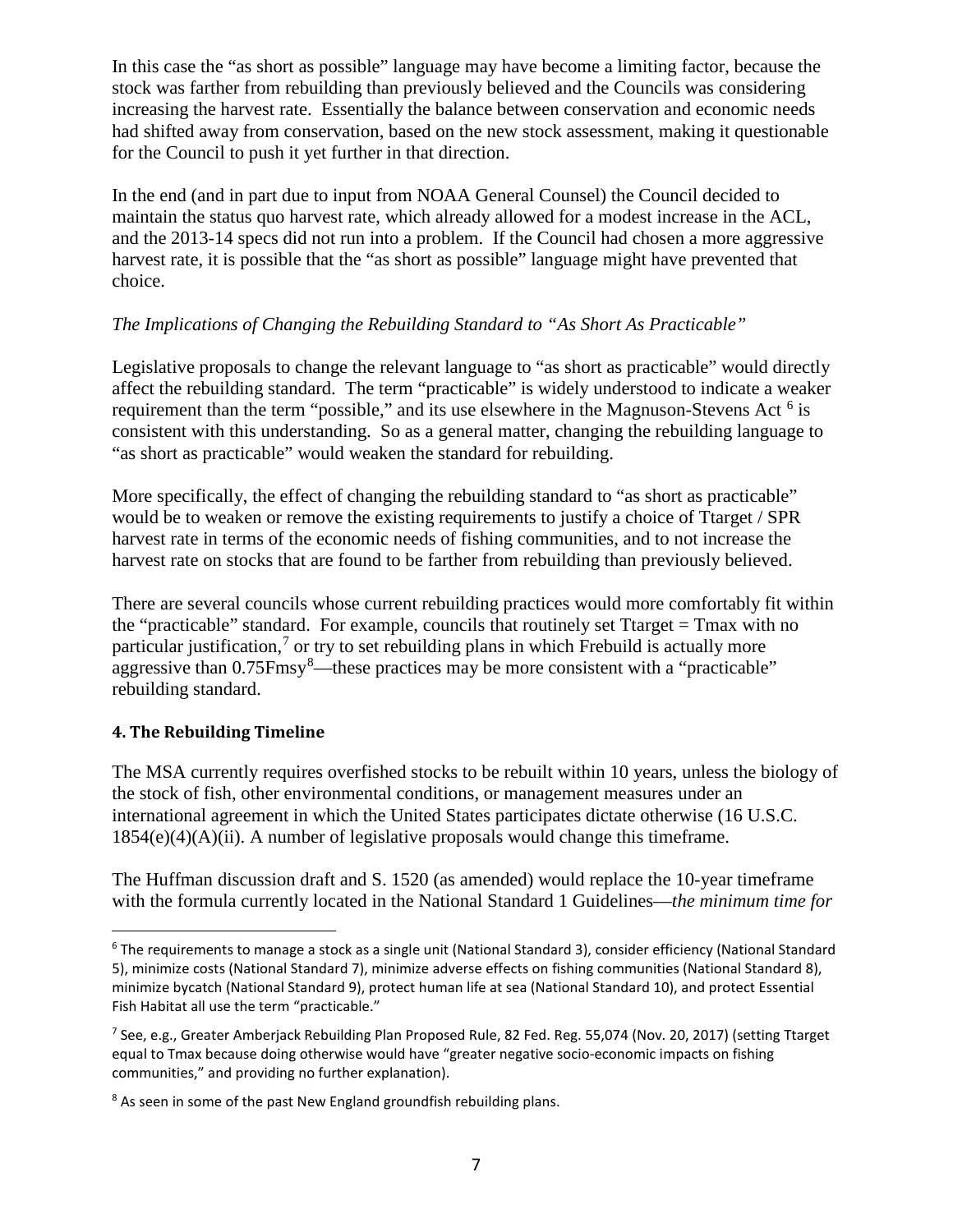*rebuilding (Tmin) plus one mean generation*. These bills would allow an exception for stocks for which management measures under an international agreement dictate otherwise. (See Huffman discussion draft Sec. 206(a)(1)(A); S. 1520 (ANS) Sec. 104(1)).

Currently the  $Tmin + 1$  mean generation formula applies in situations where 10 years is not possible due to the biology of the stock or other environmental conditions. While the numbers vary slightly, most reviews have concluded that around half to two-thirds of all stocks subject to the rebuilding requirement of the Act have used the  $Tmin + 1$  mean generation formula, because they were unable to rebuild within the existing 10-year statutory timeline.

The net effect of the Huffman and S. 1520 (ANS) proposal would be that rebuilding timeframes would increase for a subset of stocks currently subject to the 10-year requirement. Specifically, stocks that can rebuild within 10 years, but for which  $Tmin + 1$  mean generation is longer than 10 years, would end up with a longer rebuilding timeframe than they currently have. The reverse would be true for stocks for which  $Tmin + 1$  mean generation is less than 10 years; these stocks would end up with shorter rebuilding timeframes.

Note that the exception in the Huffman and S. 1520 (ANS) proposal for when "international management measures dictate otherwise" is already in the law and does not represent a change from status quo. In those situations, the stock still gets a rebuilding timeframe; the timeframe simply is provided by international management measures rather than by federal law.

H.R. 200, like the other bills, would remove the 10-year timeframe and replace it with a uniform Tmin + 1 mean generation approach. But H.R. 200 would add a number of wholesale exceptions, applying to:

- stocks for which the biology of the stock or environmental conditions dictate otherwise;
- stocks for which the Secretary determines the cause of depletion is outside the jurisdiction of the council;
- stocks in a mixed-stock fishery if the Secretary determines they cannot be rebuilt without "significant harm" to fishing communities;
- stocks that the Secretary determines are affected by informal transboundary agreements and activity outside the U.S. EEZ may hinder conservation efforts;
- stocks that have been affected by "unusual events" that make rebuilding within Tmin + 1 mean generation "improbable without significant harm to fishing communities"; and
- stocks for which management measures under an international agreement dictate otherwise. (See H.R. 200 (ANS) Sec. 303(a)(1)(B)).

The last exception—stocks for which international management measures dictate otherwise reflects the current status quo. The rest of the exceptions in H.R. 200 are new.

Some of the timeframe exceptions in H.R. 200 do not make sense conceptually. For example, H.R. 200 contains an exception for stocks when "the biology of the stock of fish, [or] other environmental conditions . . . dictate otherwise." This exception makes sense in the current Act, because it provides an escape hatch to deal with situations where rebuilding is not possible within 10 years. Yet when the default rule is the  $Tmin + 1$  mean generation formula, this exception makes no sense—because  $Tmin + 1$  mean generation already accounts for biology and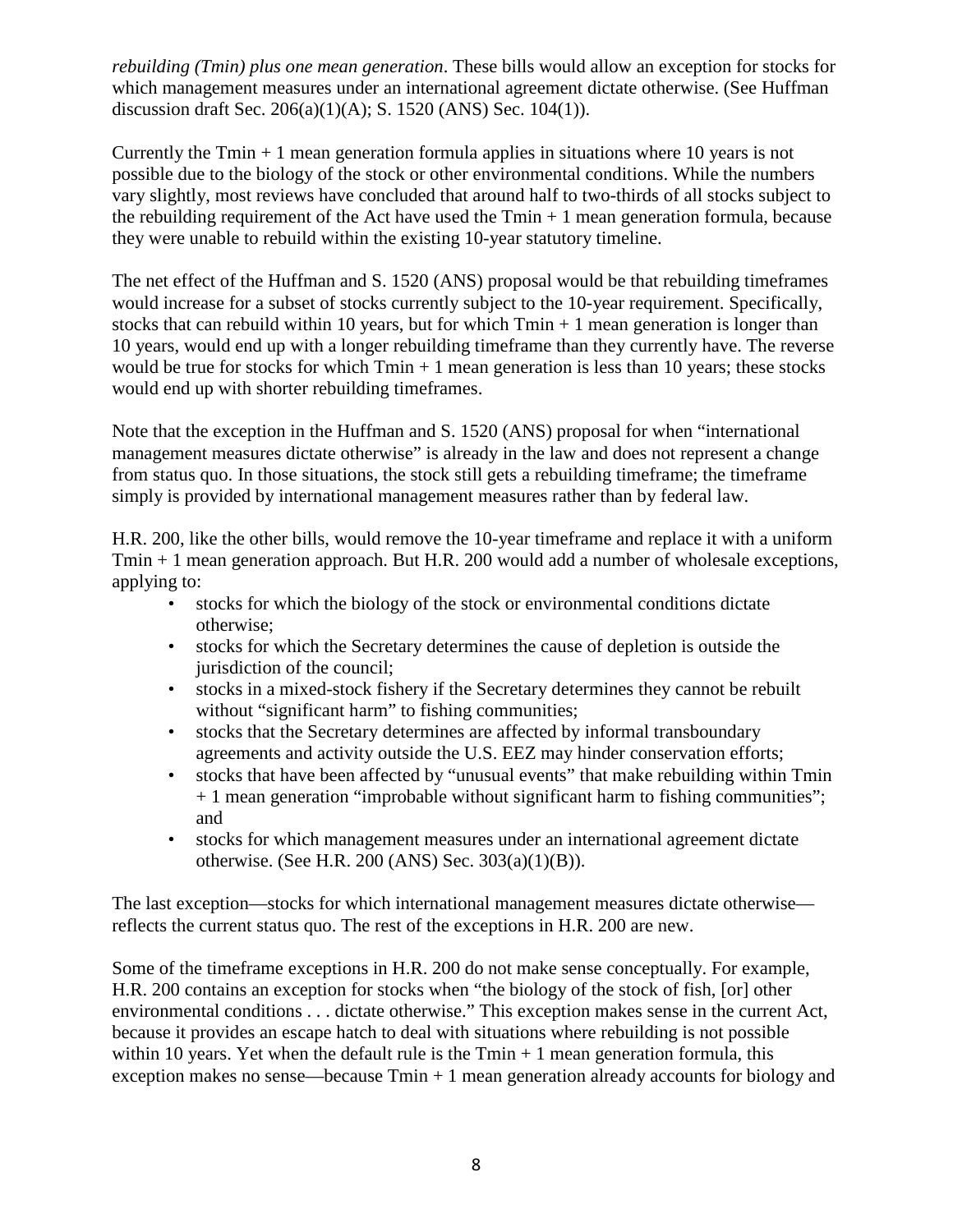environmental conditions. If a stock is long-lived and slow-growing,  $Tmin + 1$  mean generation will yield a large number of years for rebuilding; there is no need for an exception.

Other timeframe exceptions in H.R. 200 represent a significant weakening of the rebuilding requirement. For example, the exceptions for "significant harm" and "unusual events" are very broad, and NOAA Fisheries would come under heavy pressure to apply these to key stocks like Atlantic cod and red snapper. Removing timelines for these stocks would encourage less precautionary rebuilding plans than already exist, running the risk of further declines in the health of these stocks.

Finally, because this proposal takes the current regulatory formula and brings it up to the statute, nothing would be left in the regulations to cover the statutory gaps. This makes it likely that no timeframe at all would apply to stocks that meet one of these many exceptions.